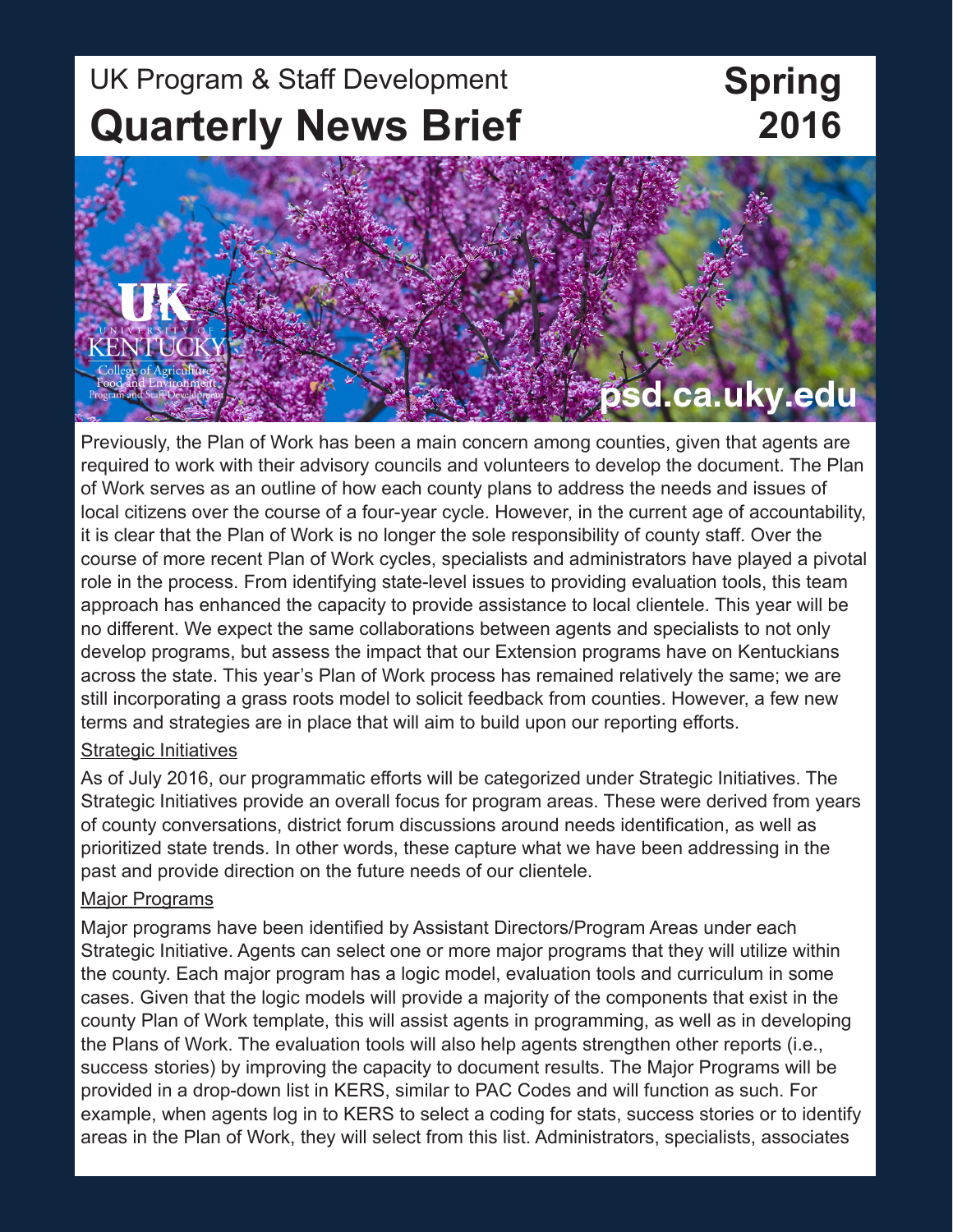and other state staff will utilize the major programs in a similar way when reporting success stories and statisticals.

#### Program Indicators

The program indicator report will be a county report (completed by agents) that takes the place of what is now known as priority indicators and featured programs. However, the functionality will be very similar to each of the previous reports. These new indicators will include some participation numbers (e.g., # of individuals attending…), but the majority aims for short term and intermediate level outcomes. These numbers can be provided with greater accuracy (than the current priority indicators) because the evaluation tools can be used to gather this data. Program Indicators will be used extensively to document success and prepare reports for local, state and federal stakeholders.

We look forward to the implementation of these new components. Please don't hesitate to contact us if you have any questions.

Sincerely,

Kenneth Jones **Director** 

#### **News**

**PSD welcomes Dr. Jeffrey Young as the new Kentucky CES Director of County Operations!** Sarah Bowker, PSD Program Coordinator visited with Dr. Young last week to learn more about his vision for KY CES…[read more](https://psd.ca.uky.edu/sites/psd.ca.uky.edu/files/spring_2016_young_interview.pdf)

**New Website Resource for CES Personnel:** PSD has another brand new website, <ces-personnel.ca.uky.edu>, where you will be able to find career information for new and seasoned Agents and Assistants, Extension Internship Program information, County review process information, and policies and procedures for County offices, for CES, and for UK.

**County Program Reviews**, the 4 year process where review teams visit each county Extension office, is set to begin in 2016! This process provides a great opportunity for counties to identify areas for improvement while letting the rest of the Cooperative Extension Service find out about the great things they are doing in their local communities. Review teams of four (4) individuals will begin contacting their respective counties soon to set up their review dates. If you have any questions about the process, please contact Thomas Keene in the Extension Personnel office at [thomas.keene@uky.edu](mailto:thomas.keene@uky.edu) or (859) 257-7490.

**Extension Interns Summer 2016**: We have gotten off to a great start with the summer internship process! This year we had over 170 candidates to apply for the internship from 26 institutions across the country. The intern orientation will be held April 15th in Lexington. Supervising agents are highly encouraged to attend along with the summer interns. *It is not too late to become a county host for the internship program!* This pipeline gives us the opportunity to continue to develop students whom have a passion and desire to be an extension agent. If your county is interested in hosting a summer intern please contact Mia Farrell at [antomia.farrell@uky.edu o](mailto:antomia.farrell@uky.edu)r (859) 218-4800.